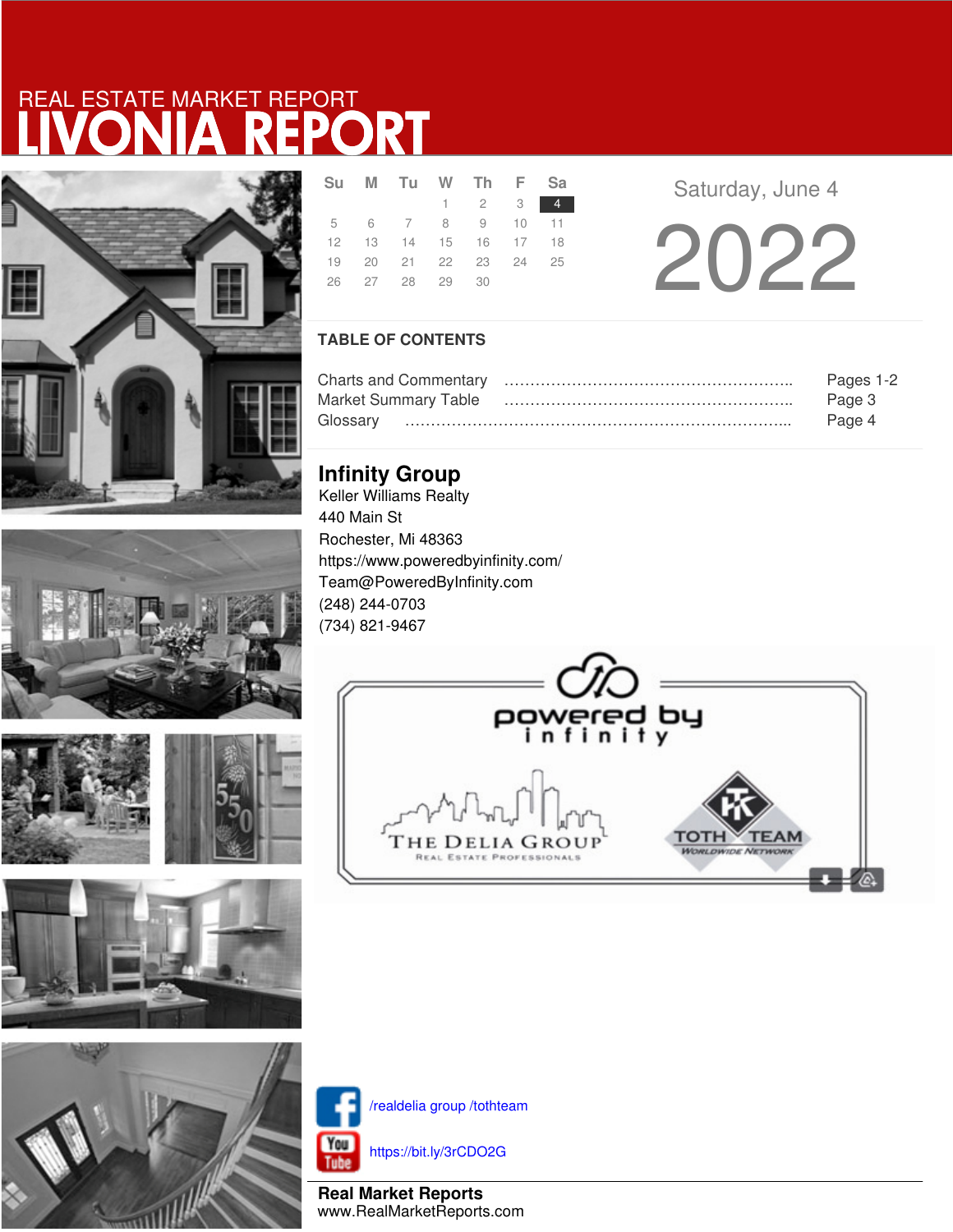Saturday, June 4, 2022

at the real estate market. Currently there are 131 sales pending in the market overall, leaving 81 listings still for sale. The resulting pending ratio is 61.8% (131 divided by 212). So you might be asking yourself, that's great... but what exactly does it mean? I'm glad you asked! *Let's take a look*

The pending ratio indicates the supply & demand of the market. Specifically, a high ratio means that listings are in demand and quickly going to contract. Alternatively, a low ratio means there are not enough qualified buyers for the existing supply.

**"Current inventory is described as very active."**

Team@PoweredByInfinity.com Infinity Group Keller Williams Realty (248) 244-0703

Taking a closer look, we notice that the \$200K - \$250K price range has a relatively large number of contracts pending sale.

We also notice that the \$250K - \$300K price range has a relatively large inventory of properties for sale at 17 listings. The median list price (or asking price) for all properties in this market is \$279,000.





A total of 597 contracts have closed in the last 6 months with a median sold price of \$270,000. Breaking it down, we notice that the \$250K - \$300K price range contains the highest number of sold listings.

Alternatively, a total of 21 listings have failed to sell in that same period of time. Listings may fail to sell for many reasons such as being priced too high, having been inadequately marketed, the property was in poor condition, or perhaps the owner had second thoughts about selling at this particular time. The \$300K - \$350K price range has the highest number of off-market listings at 7 properties.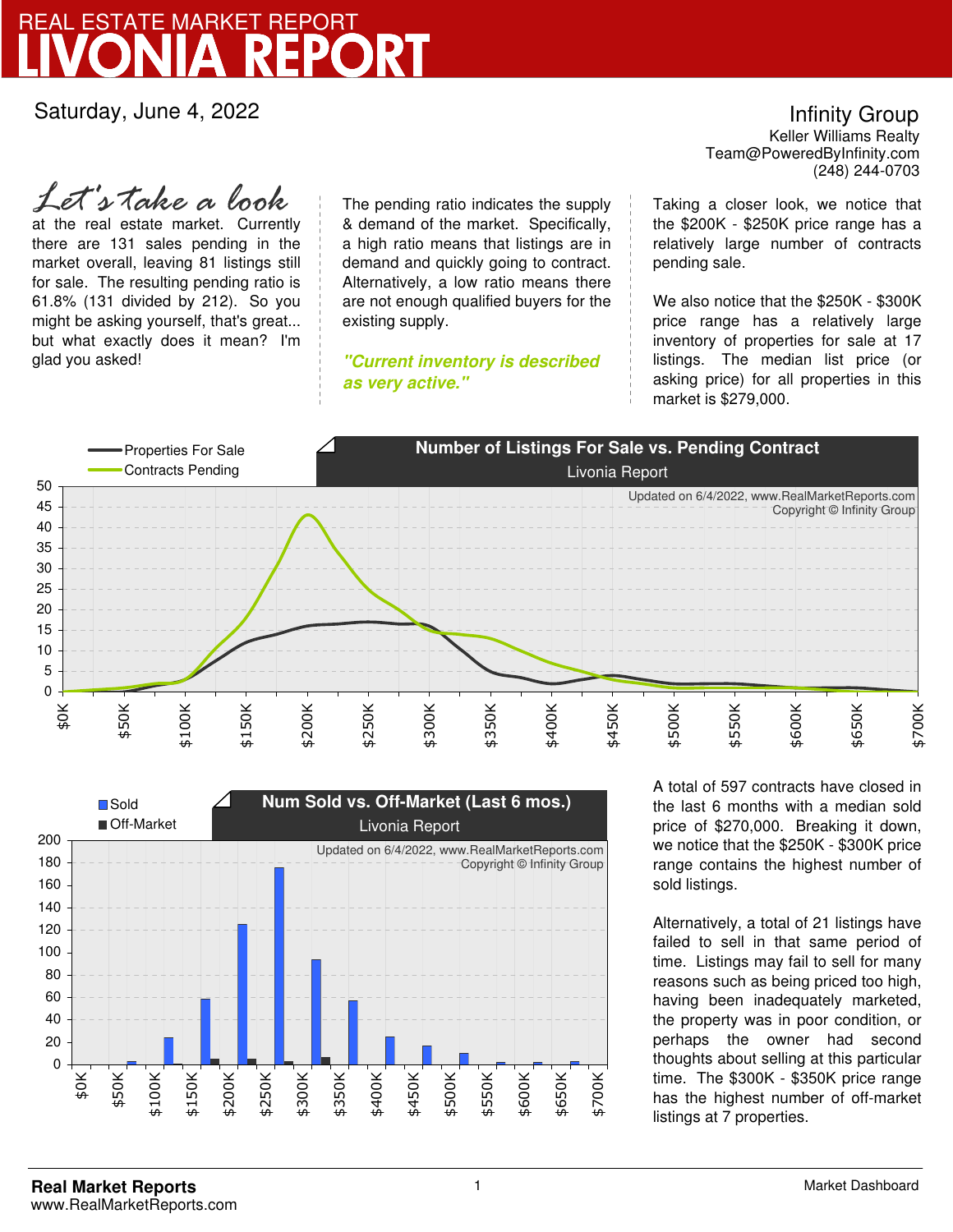### Saturday, June 4, 2022

Looking at the chart to the right, you might be wondering why average days on market (DOM) is important. This is a useful measurement because it can help us to determine whether we are in a buyer's market (indicated by high DOM), or a seller's market (indicated by low DOM). Active listings (properties for sale) have been on the market for a median time of 8 days.

Analysis of sold properties for the last six months reveals a median sold price of \$270,000 and 6 days on market. Notice that properties in the \$550K - \$600K price range have sold quickest over the last six months.

The recent history of sales can be seen in the two charts below. The median sold price for the last 30 days was \$280,750 with a DOM of 6 days.

Since the recent DOM is greater than the median DOM for the last 6 months, it is a negative indicator for demand. It is always important to realize that real estate markets can fluctuate due to many factors, including shifting interest rates, the economy, or seasonal changes.



### **"The median list-to-sales ratio for this area is 103.9%."**

Ratios are simple ways to express the difference between two values such as list price and sold price. In our case, we typically use the list-to-sale ratio to determine the percentage of the final list price that the buyer ultimately paid. It is a very common method to help buyers decide how much to offer on a property.

Analysis of the absorption rate indicates an inventory of 0.8 months based on the last 6 months of sales. This estimate is often used to determine how long it would take to sell off the current inventory of properties if all conditions remained the same. It is significant to mention that this estimate does not take into consideration any additional properties that will come onto the market in the future.



Team@PoweredByInfinity.com Infinity Group Keller Williams Realty (248) 244-0703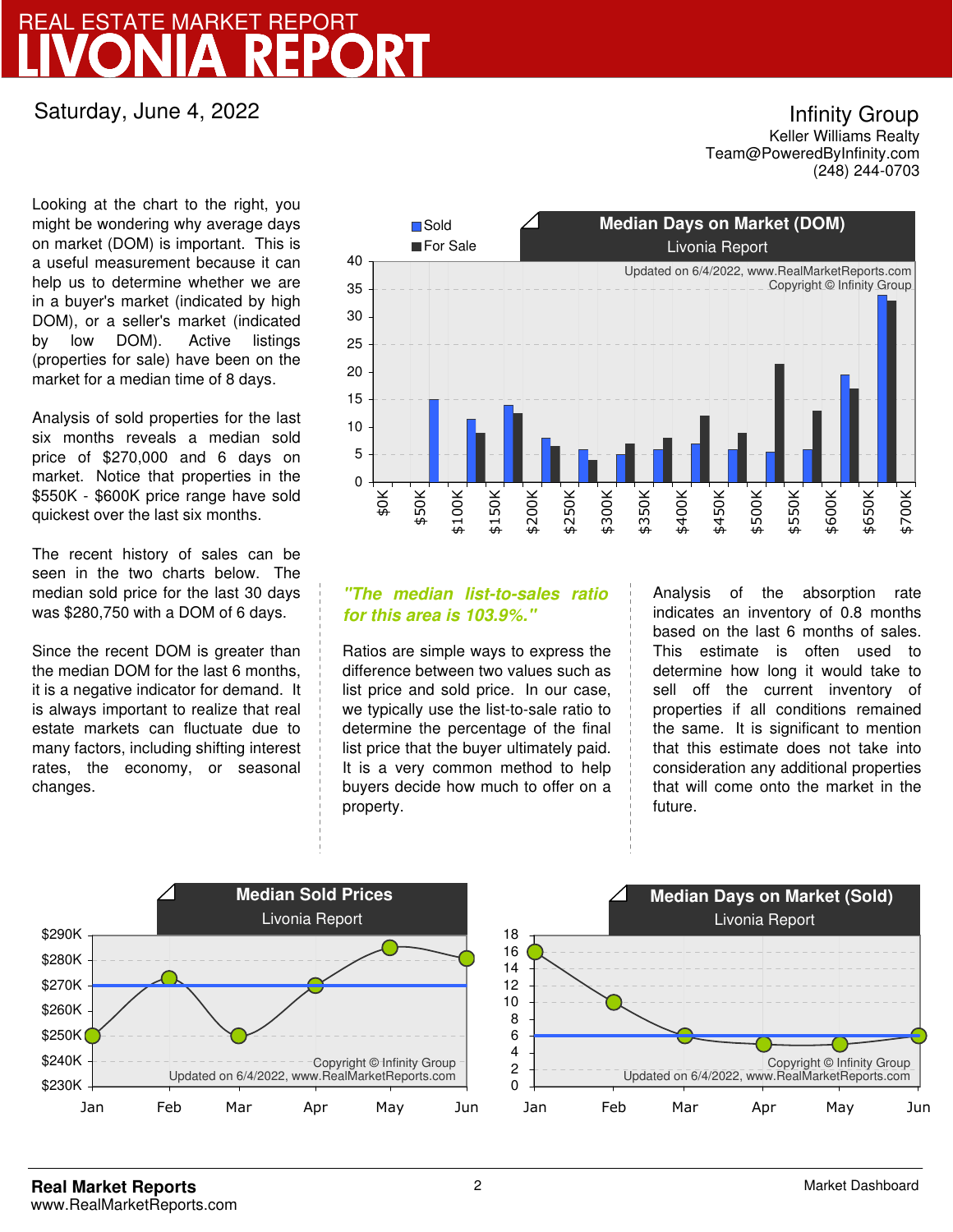## Saturday, June 4, 2022

## Infinity Group

Team@PoweredByInfinity.com Keller Williams Realty (248) 244-0703

| <b>MARKET SUMMARY TABLE</b>                                                                                                                                                                                                                         |                                                                    |                         | 131 PENDING <sup>[2]</sup>  |                                        |                |               | 21 OFF-MARKET (last 6 mos) $^{[3]}$  |                    |           |                                     |                                  | <b>ABSORPTION RATE</b><br>(months of inventory) |                                          |                               |                  |
|-----------------------------------------------------------------------------------------------------------------------------------------------------------------------------------------------------------------------------------------------------|--------------------------------------------------------------------|-------------------------|-----------------------------|----------------------------------------|----------------|---------------|--------------------------------------|--------------------|-----------|-------------------------------------|----------------------------------|-------------------------------------------------|------------------------------------------|-------------------------------|------------------|
|                                                                                                                                                                                                                                                     | $A = Average Value$<br>$M = Median Value$<br>$N/A = Not Available$ |                         |                             | <b>81</b> ACTIVE <sup>[1]</sup>        |                |               |                                      |                    |           | 597 SOLD/CLOSED (last 6 months) [4] |                                  |                                                 |                                          |                               |                  |
| <b>Price Range</b><br>Low                                                                                                                                                                                                                           | <b>High</b>                                                        | <b>Num</b><br>#         | Days<br>on<br><b>Market</b> | <b>Current</b><br>List<br><b>Price</b> | Num<br>#       | Pend<br>Ratio | <b>Num</b><br>$\#$                   | <b>Num</b><br>$\#$ |           | Days<br>on<br><b>Market</b>         | Original<br>List<br><b>Price</b> | <b>Final</b><br>List<br><b>Price</b>            | Sold/<br>Closed<br><b>Price</b>          | List-<br><b>Sale</b><br>Ratio | Est.<br>Mos.     |
| \$0                                                                                                                                                                                                                                                 | \$49,999                                                           | $\overline{0}$          |                             |                                        | $\overline{0}$ |               | $\theta$                             | $\overline{0}$     |           |                                     |                                  |                                                 |                                          |                               |                  |
| \$50,000                                                                                                                                                                                                                                            | \$99,999                                                           | $\overline{0}$          |                             |                                        | 1              | N/A           | $\theta$                             | 3                  | Α<br>M    | 30<br>15                            | 83,167<br>\$<br>\$<br>75,000     | 69,830<br>\$<br>\$<br>59,500                    | \$<br>67,000<br>\$<br>65,000             | 96%<br>109%                   | N/A              |
| \$100,000                                                                                                                                                                                                                                           | \$149,999                                                          | 3                       | 18<br>Α<br>9<br>M           | \$143,966<br>144,999<br>\$             | 3              | 50%           | 1                                    | 24                 | Α<br>M    | 22<br>12                            | \$<br>133,287<br>\$135,950       | \$131,829<br>\$135,000                          | \$<br>128,900<br>\$131,500               | 98%<br>97%                    | 0.8              |
| \$150,000                                                                                                                                                                                                                                           | \$199,999                                                          | 12                      | 62<br>Α<br>13<br>M          | 180,533<br>\$<br>\$179,900             | 18             | 60%           | 5                                    | 59                 | Α<br>M    | 28<br>14                            | 182,370<br>\$<br>\$179,900       | \$178,871<br>\$179,900                          | \$178,560<br>180,000 100%<br>\$          | 100%                          | 1.2              |
| \$200,000                                                                                                                                                                                                                                           | \$249,999                                                          | 16                      | 10<br>Α<br>7<br>M           | \$<br>231,688<br>234,750<br>\$         | 43             | 73%           | 5                                    | 125                | Α<br>M    | 16<br>8                             | \$<br>223,398<br>225,000<br>\$   | \$220,227<br>\$220,000                          | \$<br>224,858<br>225,000 102%<br>\$      | 102%                          | 0.8              |
| \$250,000                                                                                                                                                                                                                                           | \$299,999                                                          | 17                      | 12<br>Α<br>4<br>M           | \$274,729<br>275,000<br>\$             | 25             | 60%           | 3                                    | 176                | Α<br>M    | 12<br>6                             | 260,727<br>\$<br>260,000<br>\$   | \$256,945<br>\$259,900                          | \$270,293<br>270,000<br>\$               | 105%<br>104%                  | 0.6              |
| \$300,000                                                                                                                                                                                                                                           | \$349,999                                                          | 16                      | 8<br>А<br>7<br>M            | 330,762<br>\$<br>332,500<br>\$         | 15             | 48%           | $\overline{7}$                       | 94                 | Α<br>M    | 15<br>5                             | 309,034<br>\$<br>300,000<br>\$   | \$307,724<br>\$300,000                          | \$<br>317.979<br>315,000 105%<br>\$      | 103%                          |                  |
| \$350,000                                                                                                                                                                                                                                           | \$399,999                                                          | 5                       | 12<br>Α<br>8<br>M           | 374,960<br>\$<br>\$374,900             | 13             | 72%           | $\theta$                             | 57                 | Α<br>M    | 10<br>6                             | 359,244<br>\$<br>\$359,900       | \$357,673<br>\$359,900                          | \$<br>368,302 103%<br>\$ 367,500 102%    |                               | 0.5              |
| \$400,000                                                                                                                                                                                                                                           | \$449,999                                                          | $\overline{\mathbf{2}}$ | 12<br>Α<br>12<br>M          | 412,450<br>S<br>412,450<br>\$          | 7              | 78%           | $\overline{0}$                       | 25                 | Α<br>M    | 10<br>$\overline{7}$                | 405,563<br>\$<br>400,000<br>\$   | \$405,163<br>\$400,000                          | 422,092 104%<br>\$<br>425,000 106%<br>\$ |                               | 0.5              |
| \$450,000                                                                                                                                                                                                                                           | \$499,999                                                          | 4                       | 11<br>Α<br>9                | \$<br>467,225<br>\$                    | 3              | 43%           | $\theta$                             | 17                 | Α         | 23<br>6                             | \$<br>441,886<br>\$              | \$443,298                                       | 458,528<br>\$<br>\$<br>452,500 101%      | 103%                          | 1.4              |
| \$500,000                                                                                                                                                                                                                                           | \$549,999                                                          | $\overline{\mathbf{2}}$ | M<br>22<br>Α                | 464,950<br>529,618<br>\$               | 1              | 33%           | $\bf{0}$                             | 10                 | M<br>Α    | 11                                  | 445,000<br>479,760<br>\$         | \$449,900<br>\$479,850                          | \$ 514,150 107%                          |                               | 1.2              |
| \$550,000                                                                                                                                                                                                                                           | \$599,999                                                          | $\overline{2}$          | 22<br>M<br>13<br>Α          | 529,618<br>\$<br>584,900<br>\$         | 1              | 33%           | $\begin{matrix} 0 \\ 0 \end{matrix}$ | $\overline{2}$     | M<br>Α    | 6<br>6                              | 467,000<br>\$<br>469,250<br>\$   | \$467,450<br>\$469,250                          | 513,500 110%<br>\$<br>550,750 117%<br>\$ |                               | 6                |
| \$600,000                                                                                                                                                                                                                                           | \$649,999                                                          | 1                       | 13<br>M<br>17<br>Α          | 584,900<br>\$<br>649,900<br>\$         |                | 50%           | $\overline{0}$                       | $\overline{2}$     | M<br>Α    | 6<br>20                             | 469,250<br>\$<br>637,450<br>\$   | \$469,250<br>\$637,450                          | 550,750 117%<br>\$<br>\$617,500          | 97%                           | 3                |
| \$650,000                                                                                                                                                                                                                                           | \$699,999                                                          |                         | 17<br>M<br>33<br>A          | 649,900<br>\$<br>\$<br>695,000         |                |               |                                      |                    | M         | 20<br>62                            | 637,450<br>\$<br>\$<br>570,967   | \$ 637,450<br>\$592,633                         | \$617,500<br>667,610 113%<br>S.          | 97%                           |                  |
| \$700,000                                                                                                                                                                                                                                           | $^{+}$                                                             | $\overline{0}$          | 33<br>M                     | \$695,000                              | 0              |               | $\mathbf 0$                          | $\bf{0}$           | ${\sf M}$ | 34                                  | \$549,000                        | \$ 559,900                                      | \$ 662,000 118%                          |                               |                  |
|                                                                                                                                                                                                                                                     | <b>Market Totals</b>                                               | 81                      |                             |                                        | 131            | 62%           | 21                                   | 597                |           |                                     |                                  |                                                 |                                          |                               | 0.8 <sub>1</sub> |
| <b>Market Averages</b>                                                                                                                                                                                                                              |                                                                    |                         | 19                          | \$301,363                              |                |               |                                      |                    |           | 16                                  | \$274,576                        | \$272,104                                       | \$281,775 104%                           |                               |                  |
| <b>Market Medians</b>                                                                                                                                                                                                                               |                                                                    |                         | 8                           | \$279,000                              |                |               |                                      |                    |           | 6                                   | \$259,900                        | \$259,900                                       | \$270,000 104%                           |                               |                  |
| Date Range (Off-Market & Sold) = 12/04/2021 to 06/04/2022<br>Favors Buyers<br><b>Favors Sellers</b><br>Data believed to be accurate but not guaranteed.<br>Status = [1] A, C, M; [2] P; [3] E; [4] S<br>$City = Livonia$<br>Property Subtype = SING |                                                                    |                         |                             |                                        |                |               |                                      |                    |           |                                     |                                  |                                                 |                                          |                               |                  |